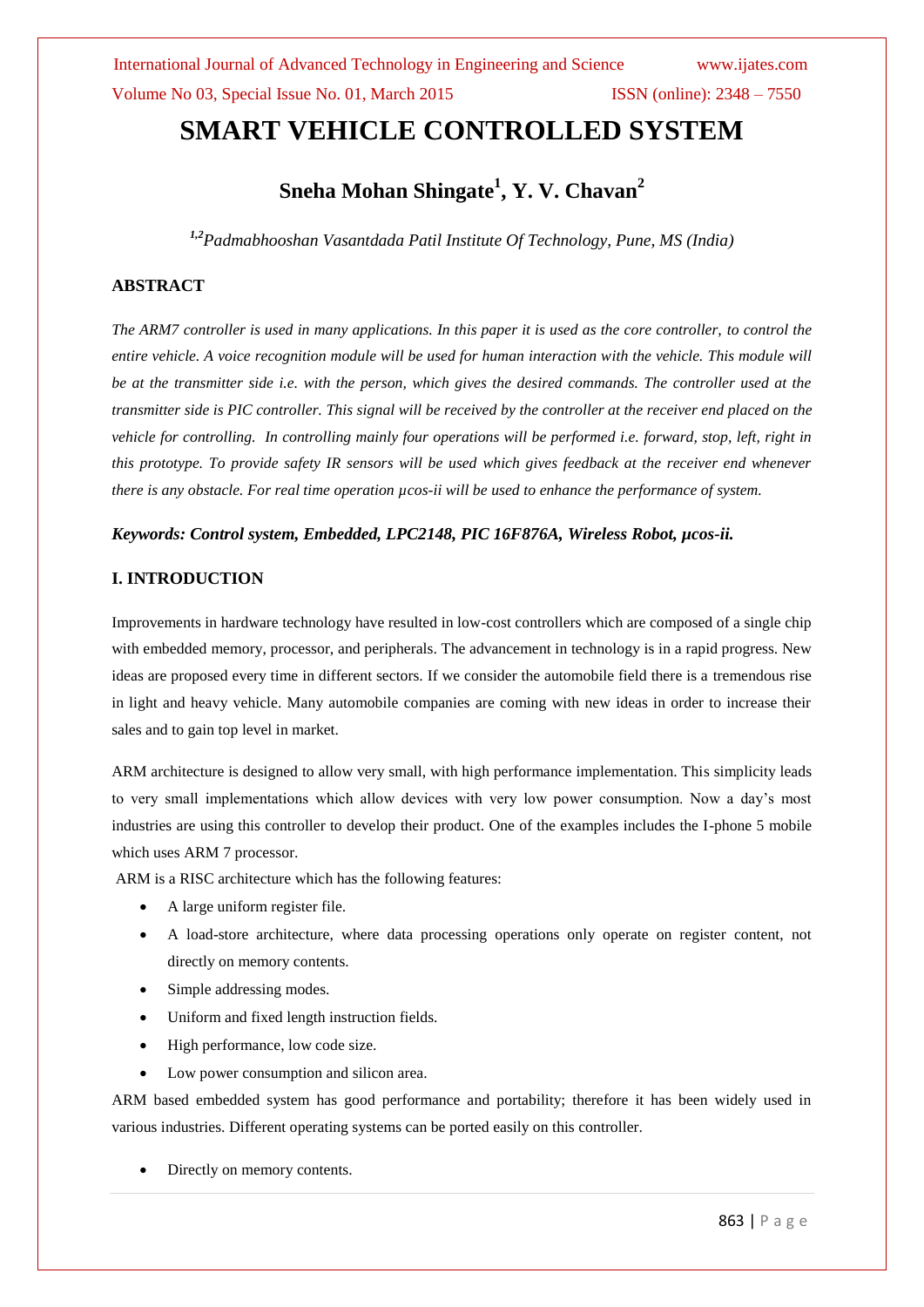# International Journal of Advanced Technology in Engineering and Science www.ijates.com Volume No 03, Special Issue No. 01, March 2015 ISSN (online): 2348 – 7550

- Simple addressing modes.
- Uniform and fixed length instruction fields.
- High performance, low code size.
- Low power consumption and silicon area.

ARM based embedded system has good performance and portability; therefore it has been widely used in various industries. Different operating systems can be ported easily on this controller.

#### **II. CONTRIBUTION BY THE PREVIOUS RESEARCHERS**

Here different papers are studied and analyzed based on the approaches used by the different researchers and modifications are made to provide more reliability in the proposed system.

Chunru Xiong and Jufang Hu, invented the Smart Vehicle Control System based on ARM and μC/OS-II"

Approach used here is that the system uses LPC2138 of ARM 7 as the core controller in the smart vehicle so as to achieve a real-time operation system (OS) μC/OS-II. The real-time μC/OS-II enhances the performance of control and simplifies the design and management of software. In addition, this system uses voice-driven principle, improving the human interaction between machines and operators. The utilization of high-precision of ultrasonic sensors on obstacle avoidance robot provides a guarantee for safety. And the usage of LCD as the machine interface facilitates the debugging and control of robot.

Zhaohui Wu, Qing Wu, Hong Cheng, Gang Pan, Minde Zhao, and Jie Sun invented a semantic and adaptive middleware platform, i.e., ScudWare, for smart vehicle space.

Approach used here present ScudWare, which is a semantic and adaptive middleware platform for the smart vehicle space in ubiquitous computing environments. It achieves the synchronization and the adaptability aspects of the smart vehicle space at the multiagent, context-aware, and adaptive component level according to the semantic information. It also presented a mobile music prototype system and gave a scenario in the smart vehicle space, which demonstrates the ScudWare's performance.

Shufu Mao and Tilman Wolf briefly introduce monitoring subsystem that operates in parallel with the embedded processor. The monitor verifies that only processing steps are performed that match up with the originally installed application.

Through the literature survey it has come to know that designing of smart vehicle and its control system was based on various processors and with wired system for the control signals. This carries lots of disadvantages as wire itself was the problem in addition to the hardware requirement along with processor.

#### **III. PROPOSED SYSTEM**

Fig 1 Below Shows the working of voice controlled system using the real time microcontroller.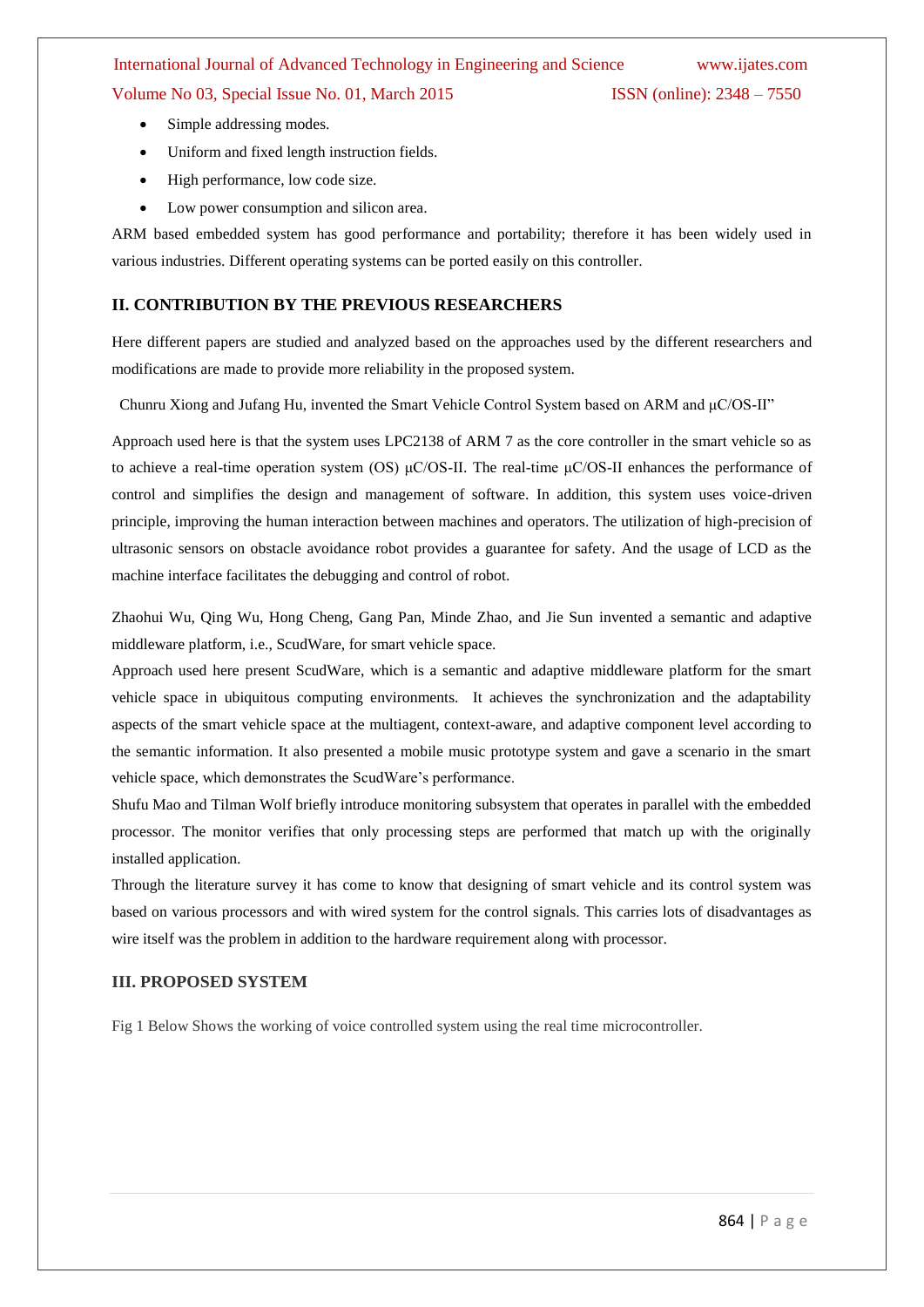

#### **Fig. 1: System Block Diagram**

#### **3.1. Transmitter side**

As shown in fig 1 the user will give the voice commands to the voice recognition module. Initially the voice module is programmed to the commands which will be accessible. The commands will be processed in PIC controller and the signals will be transmitted wirelessly by RF module which is basically a transceiver. This transceiver will also receive the signals coming from receiver end. This signal commands will be displayed on LCD connected to the controller. A joystick is also connected to the controller for controlling the vehicle if voice commands are not required.

#### **3.2. Receiver side**

As shown in the fig 1 the signals or the commands transmitted from the transmitter side will be received at the receiver end to the RF module. These signals will be processed by the ARM controller placed on the vehicle. As per the commands the driver- motors will be controlled i.e. to move forward, backward, left or right. A sensor is attached to the vehicle which is used to detect if there is any obstacle in front of the vehicle. If an obstacle is detected the sensor will be on and the controller will send a signal to transmitter end through RF. The LCD on transmitter side will give a display as obstacle detected and the corresponding action will be taken by the user. The controller is also connected to an LCD to display the commands given to it.

#### **IV. SYSTEM FLOWCHART**

The system flowchart is shown in Fig 2. The flowchart is divided into two parts based on the operator's choice. At the transmitter side, initialization of voice module and joystick module takes place once the system is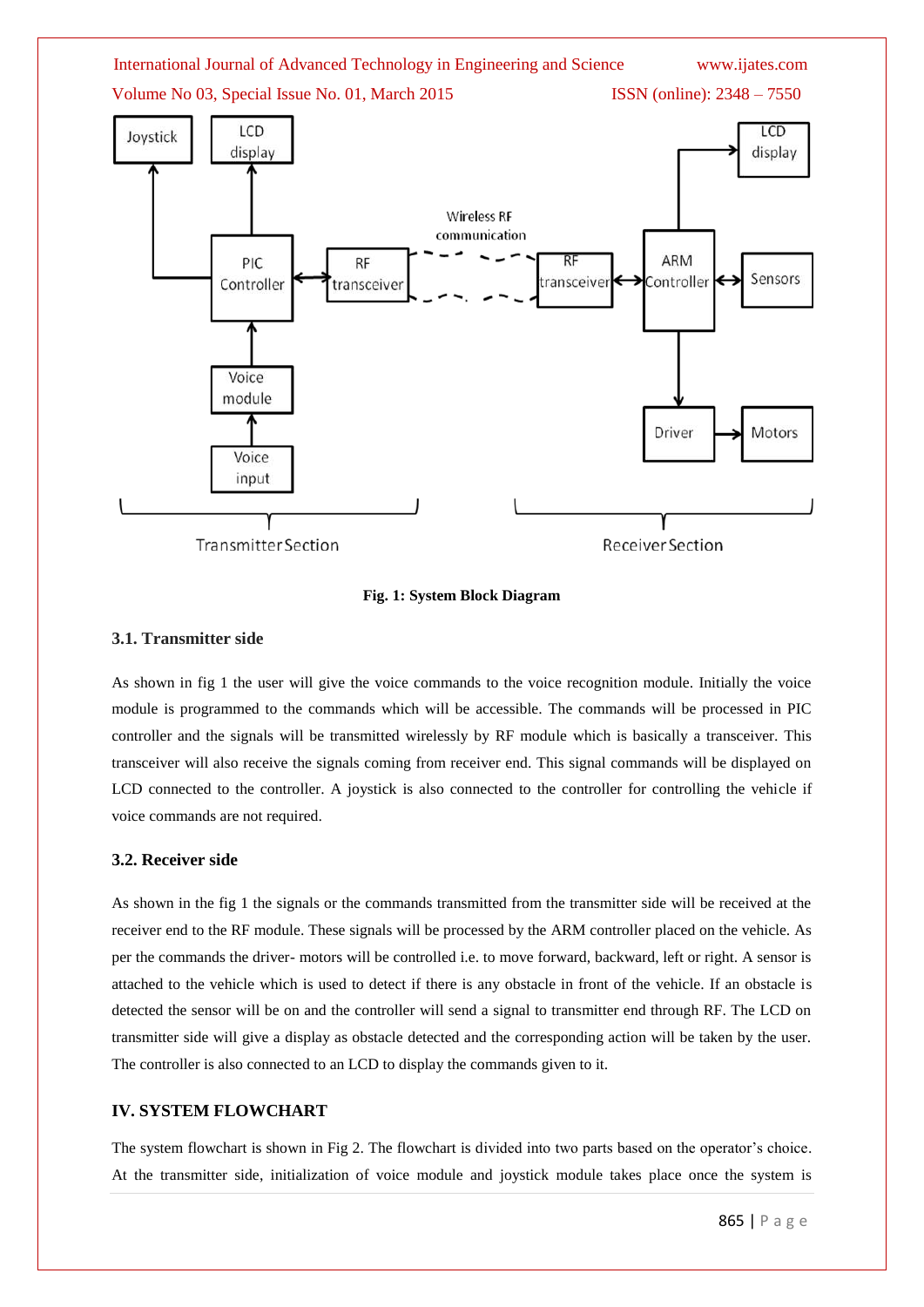## International Journal of Advanced Technology in Engineering and Science www.ijates.com Volume No 03, Special Issue No. 01, March 2015 ISSN (online): 2348 – 7550

powered on. Depending upon the operator's choice voice mode or joystick mode the system will operate accordingly at the receiver side. Consider operator's choice is voice mode. Voice command is taken as input to the voice module; if the voice is not detected then voice command will be taken again. If the voice is detected then depending upon the command i.e., forward, backward, right or left the vehicle will move accordingly. The vehicle will move in the respective direction until it receives stop command or if an obstacle is detected. The vehicle will stand still once reached the destination.

Consider operator's choice is joystick mode; the system will work according to the flowchart B as shown in the Fig 2. Initially the joystick position will be detected and depending upon the position of joystick i.e., forward, backward, right or left the vehicle or the system at the receiver side will move in respective direction until the operator stops it.

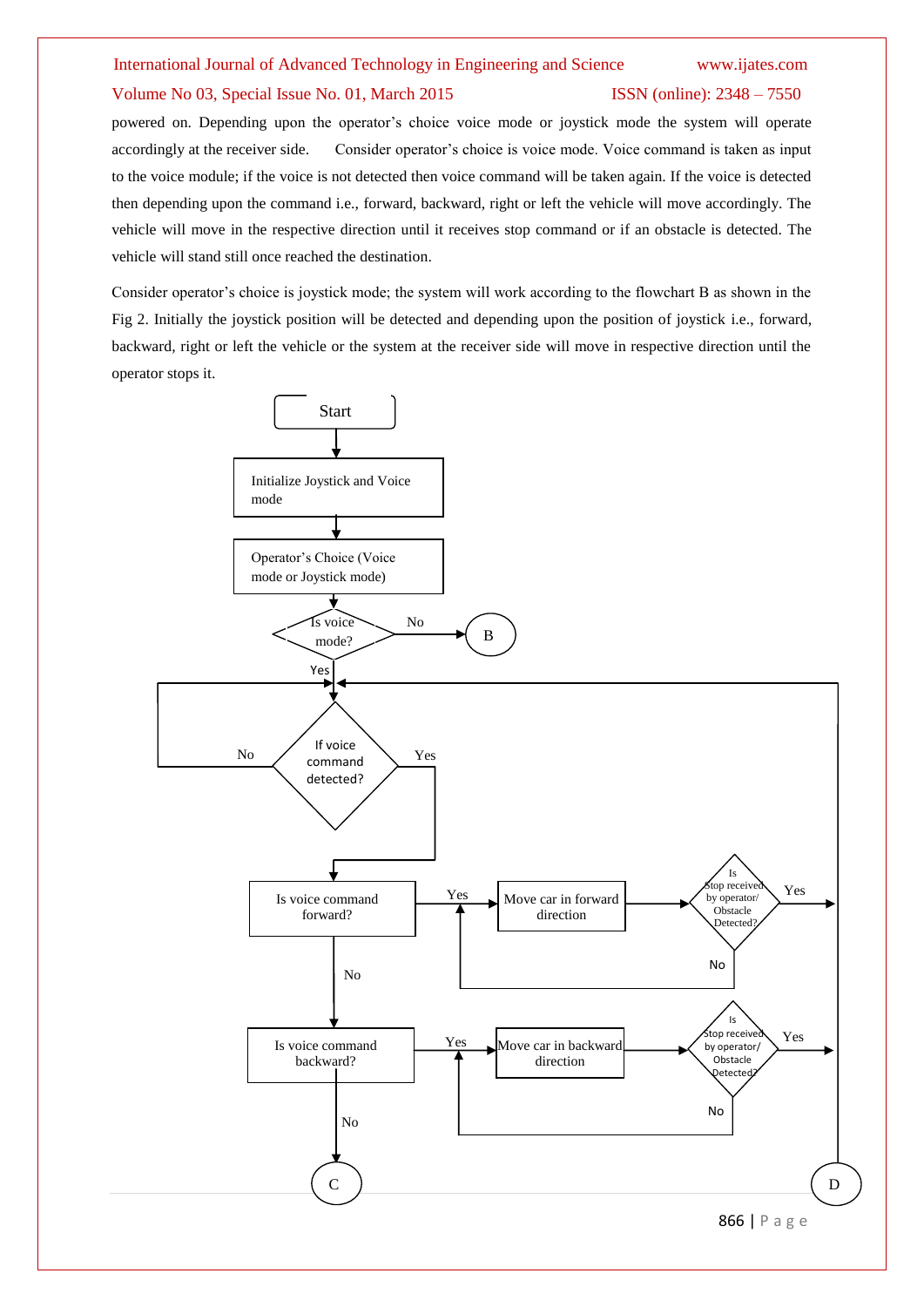